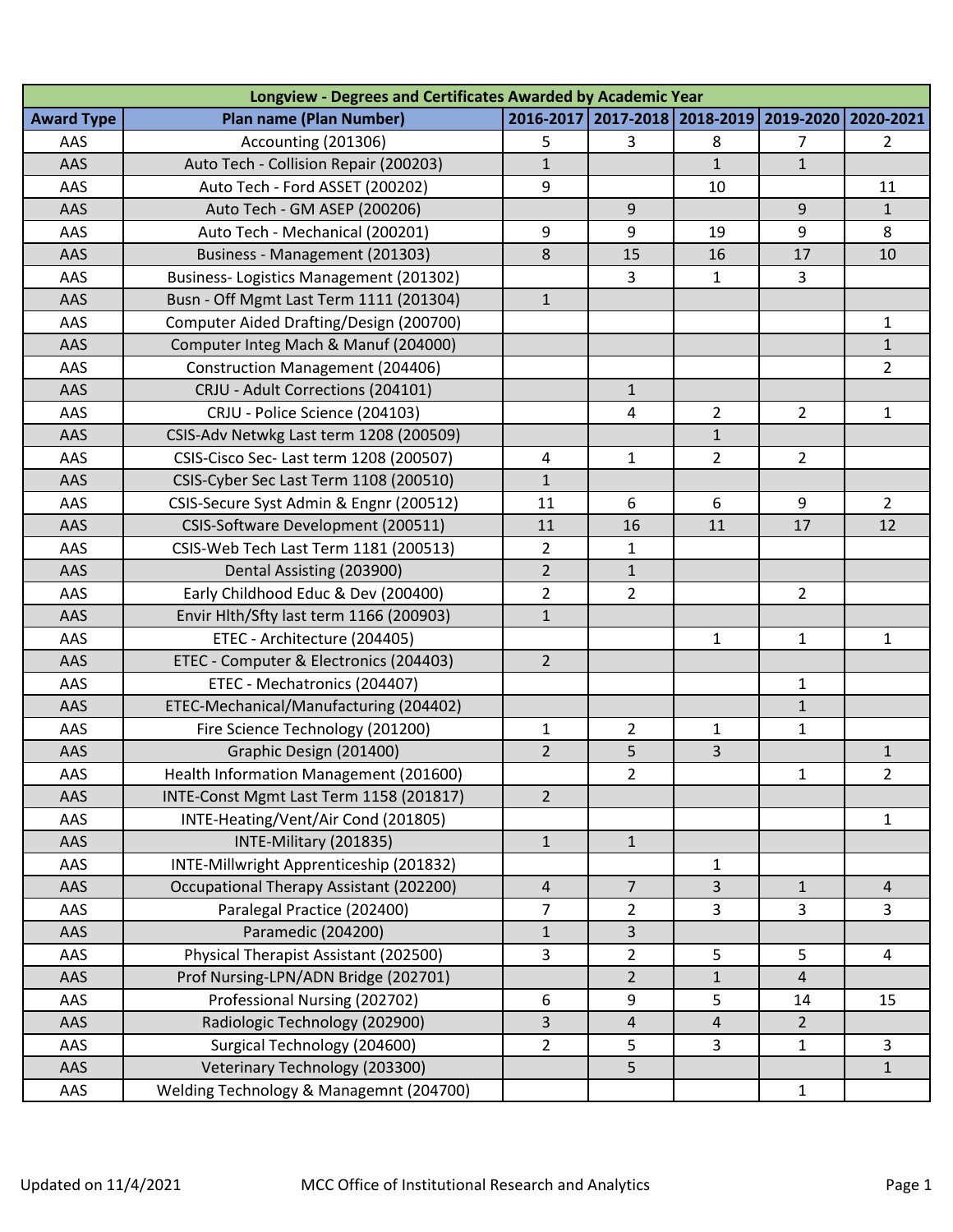| AA         | AA Business (Last Term 1146) (100002)   | 8                       | 3              | 3              | $\mathbf{1}$   |                |
|------------|-----------------------------------------|-------------------------|----------------|----------------|----------------|----------------|
| AA         | AA Crim Just (Last term 1138) (100003)  | 3                       | $\overline{2}$ | $\overline{2}$ |                |                |
| AA         | Associate in Arts (100000)              | 372                     | 409            | 398            | 362            | 357            |
| AA         | Associate in Arts - Teaching (100001)   | 17                      | 23             | 20             | 17             | 8              |
| <b>ACS</b> | ACS-Computer Science (100103)           | 3                       | 5              | 5              | 10             | 4              |
| <b>ACS</b> | ACS-Cptr Info Sys Last 1158 (100104)    | $\mathbf{1}$            | 3              | $\mathbf{1}$   |                |                |
| AE         | Associate in Engineering (100201)       | 21                      | 13             | 18             | 16             | 6              |
| AS         | Associate in Science-Biology (100301)   | 5                       | 8              | 9              | 6              | 8              |
| AS         | Associate in Science-Chemistry (100302) | $\mathbf{1}$            |                |                | $\mathbf{1}$   | $\mathbf{1}$   |
| AS         | Preprofessional Health Sci AS (204250)  |                         |                | 15             | 32             | 26             |
| <b>CRT</b> | Auto Serv/Maint/Light Repair (403600)   |                         |                |                | 3              | $\overline{4}$ |
| <b>CRT</b> | Automotive Technology Certif (300300)   | 4                       | $\overline{2}$ | 19             | $\overline{4}$ | 22             |
| <b>CRT</b> | CADD Certificate (403100)               |                         | $\mathbf{1}$   | $\mathbf{1}$   |                | $\overline{4}$ |
| <b>CRT</b> | CCENT&CCNA Cert-Last term 1208 (405100) |                         |                | 3              |                |                |
| <b>CRT</b> | CCNA &Tech Cert-Last term 1208 (305100) |                         |                | 3              |                |                |
| <b>CRT</b> | Coding Specialist Certificate (304600)  |                         | $\overline{2}$ | 3              | $\mathbf{1}$   | $\mathbf{1}$   |
| <b>CRT</b> | Community Health Worker Cert (404700)   |                         |                | $\mathbf{1}$   |                |                |
| <b>CRT</b> | Computer & User Support Cert (405200)   |                         |                |                | $\mathbf{1}$   |                |
| <b>CRT</b> | Construction Management Certif (308700) |                         |                |                |                | $\mathbf{1}$   |
| <b>CRT</b> | Dental Assisting Certificate (301300)   |                         | $\overline{2}$ |                |                | $\mathbf{1}$   |
| <b>CRT</b> | Early Childhood Educ & DevCert (300400) |                         | $\mathbf{1}$   | $\mathbf{1}$   |                |                |
| <b>CRT</b> | Fire Academy (402200)                   | 5                       | 8              | $\overline{2}$ |                |                |
| <b>CRT</b> | Foreign Language Interpreting (402900)  | $\mathbf{1}$            |                | $\overline{3}$ | $\mathbf{1}$   |                |
| <b>CRT</b> | General Education Certificate (306700)  | 393                     | 433            | 404            | 344            | 358            |
| <b>CRT</b> | Geographic Info Systems Cert (305200)   | $\overline{2}$          | $\overline{4}$ | $\overline{2}$ | $\overline{2}$ | $\overline{4}$ |
| <b>CRT</b> | Industrial Technology Level I (404500)  |                         |                |                | 1              |                |
| <b>CRT</b> | INTE-HVAC Certificate (402100)          | $\mathbf{1}$            | $2^{\circ}$    | $2^{\circ}$    |                |                |
| <b>CRT</b> | INTE-Lineman Certificate (306200)       |                         |                |                |                | $\mathbf{1}$   |
| <b>CRT</b> | International Studies Cert (306300)     |                         |                |                | $\mathbf{1}$   | $\mathbf{1}$   |
| <b>CRT</b> | Lathe Certificate (404000)              | 1                       |                |                |                |                |
| <b>CRT</b> | Mill Certificate (404100)               | $\overline{2}$          |                |                |                | $\mathbf{1}$   |
| <b>CRT</b> | Paramedic Certificate (305300)          | $\mathbf 1$             |                |                | $\mathbf{1}$   |                |
| <b>CRT</b> | Police Science Certificate (304900)     | 5                       | $\overline{2}$ | $\overline{2}$ | $\mathbf{1}$   |                |
| <b>CRT</b> | Practical Nursing Certificate (303400)  | $\overline{\mathbf{4}}$ | $\overline{a}$ | 3              | 6              |                |
| <b>CRT</b> | Software Development Certific (306800)  |                         | $\mathbf{1}$   | $\mathbf{1}$   | 23             | 15             |
| <b>CRT</b> | Veterinary Assistant Cert (404800)      |                         | 1              | 1              |                |                |
| <b>CRT</b> | Welding Construction Certif (404400)    | $\mathbf{1}$            |                |                |                |                |
| <b>CRT</b> | Welding GMAW (AWS Modular Crt) (403900) | $\mathbf 1$             |                |                |                |                |
| <b>CRT</b> | Welding GMAW/GTAW (AWS ModCrt) (403200) | $\mathbf{1}$            |                |                |                |                |